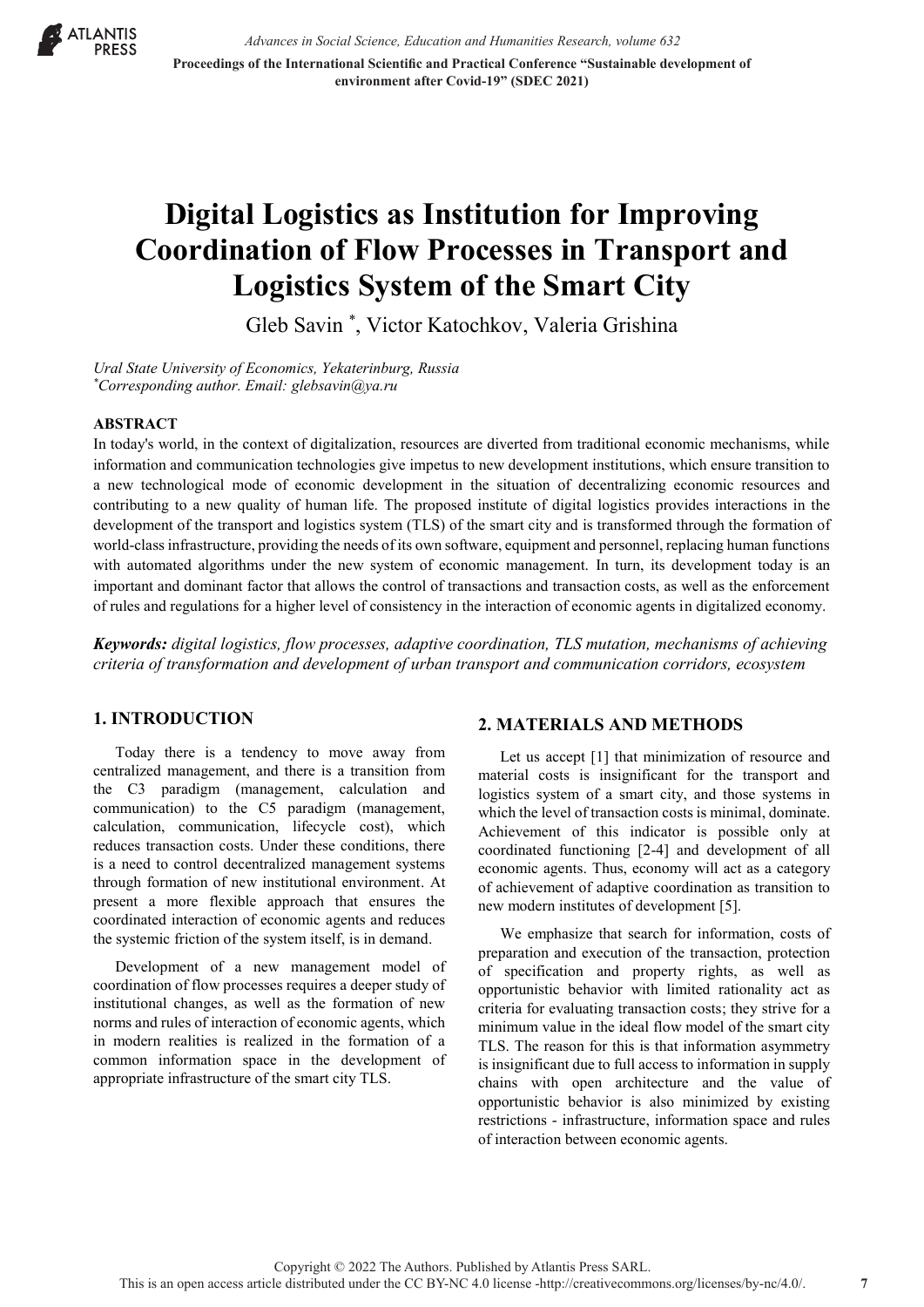The difficulty in the development of TLS smart city in this situation is the quantitative indicator of economic agents and their intensive growth. Anyway, with the involvement of consumers in the management of flow processes, as well as the use of technology Web 2.0 and above, this indicator is reduced and leveled in the future. Today, current rules of interaction are expressed by institutional environment of the TLS smart city in the field of regulation, organization and provision [6-9], but do not allow to form a transport and logistics system of a new type [10], due to the lack of a systematic approach and the use of digital logistics tools [5, 11, 12], which in combination contribute to adaptive coordination of flow processes. At the same time, transaction costs, as a basic category of institutional economics, are growing due to systemic frictions in the organization of the city flow processes.

## **3. RESULTS AND DISCUSSION**

Development of interactions between economic agents in the TLS of the smart city should be carried out in the field of transportation process, related management



**Figure 1.** A mechanism for achieving the transformation criteria for the TLS of a smart city in the field of adaptive coordination.

| No.            | <b>Gene (Mutation)</b>                                                                                             | 1.0                                                                                                        | 2.0                                                                     | 3.0                                                                |
|----------------|--------------------------------------------------------------------------------------------------------------------|------------------------------------------------------------------------------------------------------------|-------------------------------------------------------------------------|--------------------------------------------------------------------|
| G1             | Replacement of routine operations<br>in the field of interorganizational<br>interaction between economic<br>agents | ERP, TMS, RFID                                                                                             | <b>ERP II</b>                                                           | Cloud computing,<br>semantic networks,<br>predictive analytics     |
| G2             | Reliability, accuracy and security<br>of transmitted digital information<br>in real time                           | <b>EDI</b>                                                                                                 | IOT, Big Data,<br>Sensor<br>technologies                                | Blockchain 2.0, Smart<br>Contracts                                 |
| G <sub>3</sub> | Involving consumers in managing<br>streaming processes                                                             | CSRP in supply chains                                                                                      | CSRP households                                                         | CSRP of all flow<br>processes                                      |
| G4             | Intelligent Automatics well-<br>established decision-making<br>algorithms                                          | Enterprise information system                                                                              | Corporate<br>information system                                         | Integrated control system                                          |
| G5             | Adaptive efficiency (control of<br>transaction costs according to the<br>established norms of interactions)        | Intelligent transportation system                                                                          | In supply chains<br>(SC)                                                | All flows                                                          |
| G6             | Open architecture                                                                                                  | Web $1.0$                                                                                                  | Web 2.0                                                                 | Web 3.0                                                            |
| G7             | Complexity of interaction                                                                                          | Participants of streaming<br>processes: mass and individual<br>passenger transport (MPT and<br>IPT) and SC | All cyclical<br>streaming<br>processes in the<br>TLS of a smart<br>city | All flow processes of<br>functioning and<br>development            |
| G8             | The dynamic nature of<br>infrastructure development                                                                | For SC                                                                                                     | For MPT and IPT                                                         | Dynamic infrastructure of<br>the transport and logistics<br>system |

**Table 1.** Directions for the development of mutations in the TLS of a smart city in the field of coordination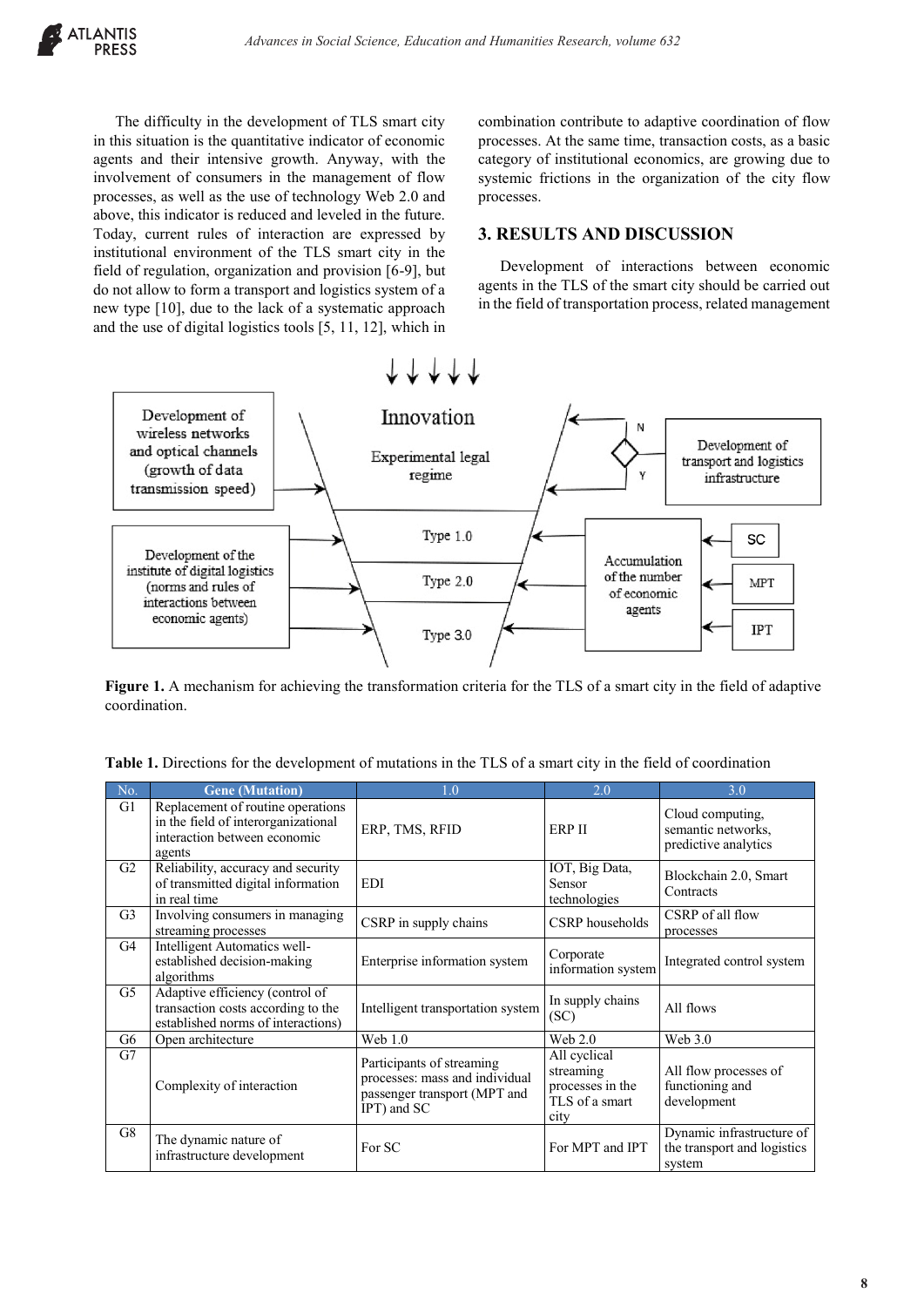processes, coordinated improvements on the basis of an appropriate evaluation system and its open architecture.

Let us highlight the mutations that need to be coherently and systematically developed and monitored in order to develop modern systems of management of city flow processes **(Table 1).** As a result, for each type institutions which determine the interaction between economic agents are partially formed; for a deeper integration, but to ensure adaptive coordination of flow processes new ones are needed. Their transformation has a direct structural relationship with the quantitative indicator or a set of economic agents with the growth of trust and cooperation, which is realized through the system of CSRP.

As a result, the formation of smart city TLS 3.0 provides control over organization of transportation in real time, as well as savings to the participants of the flow processes with a rational choice of mode of movement and the involvement of all consumers in the management.

The implementation of the gene transfer process is provided by the mechanism of achieving the criteria of smart city TLS transformation in the context of "regulatory sandboxes" (**Figure 1**).

In this situation transactional costs are influenced by accumulation and evolutionary selection of the number of economic agents with certain criteria of functioning, while there is formation of integrated genes of smart city TLS, which can be called "established majority" at a



**Figure 2.** Mechanism for the development of urban transport and communication corridors TLS of the smart city.

| Direction           | <b>Explanation</b>                                                                                                         |
|---------------------|----------------------------------------------------------------------------------------------------------------------------|
| Control             | Ensures implementation of rules and regulations for the interaction of economic agents in the                              |
|                     | information space, fair distribution of risks, economic, information and cyber security; also                              |
|                     | organizes functioning of the system integrator and the achievement of savings for economic agents                          |
|                     | (minimization of transaction costs).                                                                                       |
| Service support     | Provides dynamic nature of the sharing and development of infrastructure and vehicles, as well as                          |
|                     | training of the necessary personnel.                                                                                       |
| Transformations and | Forms an information space operating on the principle of Smart contracts (self-executing algorithms)                       |
| interactions        | in the field of rational choice of a method of movement or transportation in the TLS of the smart city                     |
|                     | while organizing access and dynamic pricing in real time; also stimulates innovations in the field of                      |
|                     | improving coordination processes, increasing trust, cooperation and involvement of economic agents                         |
|                     | in management.                                                                                                             |
|                     | Transportation process intelligently manages movement process and the process of adaptive coordination of flow             |
|                     | processes; also provides a reduction in system friction in the field of movement control and                               |
|                     | organization.                                                                                                              |
|                     | Knowledge generation I Identifies current problems in the field of organizing movement at the request of consumers in real |
| and implementation  | time, suggests ways to achieve them, shortens the time for approbation and implementation, taking                          |
|                     | into account "regulatory sandboxes".                                                                                       |

**Table 2.** Development of the digital logistics institute in the field of adaptive coordination of streaming processes in the TLS of a smart city.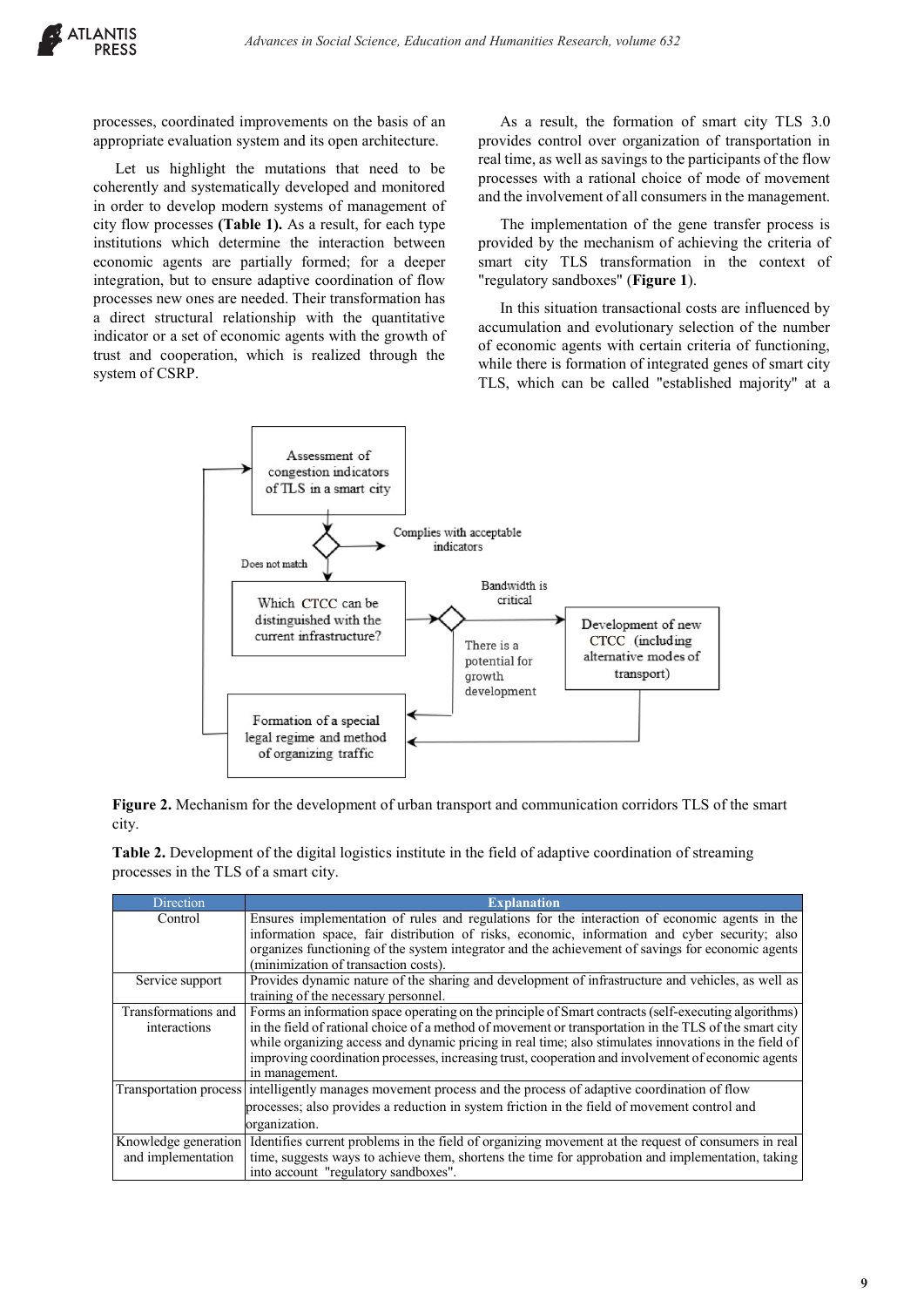certain point in time. This statement allows to judge the achievement of critical indicators, when we can talk about the achievement of an appropriate level of coordination and reducing the level of transaction costs.

At present, the role of conflicts between economic agents in the field of transactions in transportation, which are expressed by slowing down the flow processes or complete (partial) blockage, is high. With the purpose of leveling these risks, an alternative vector of development in relation to traditional approach in development of TLS of smart city is the development of city transport and communication corridors (CTCC) as corresponding transport and logistics infrastructure, which allows forming cooperative (autonomous) transport and logistics systems as prototype of hybrid systems that combine centralization, decentralization and selforganization of flow processes. Their development will allow to form a balance of management of flow processes with the use of multi-agent systems (MAS), which allow to make decisions independently within the boundaries of their competence with different variability of models.

Introduction of certain speed modes in the organization of transportation through the CTCC will ensure the coordination of flow processes and reduce investment in new infrastructure, as this indicator depends on the mechanism of their development (**Figure 2**).

As a result, in the development of the share and network economy, there is a need to isolate the institution of digital logistics in the field of adaptive coordination of flow processes, which will provide control, transformation and more effective interaction between participants of flow processes in information space, as well as will organize service support, transportation process, knowledge generation and implementation (**Table 2**).

The author's proposed approach focuses on the development of adaptive coordination of flow processes and is based on the prediction of future arrangement and generation of technology, and on targeted investment in cooperative smart city TLS with the allocation of CTCC as its component structure and the development of the institute of digital logistics.

As a result, an ecosystem of smart city TLC is formed [13, 14], which controls and organizes all transportation (movement) processes through a system integrator, as well as provides a rational choice of alternatives in hybrid functioning and social interaction.

# **4. CONCLUSION**

Today replacement of routine operations in the field of interorganizational interaction between economic agents is not implemented in a comprehensive way. This requires clear and reasonable actions aimed at intensification of efforts in conditions of understanding the necessary result in the field of coordination of flow processes.

Involvement of consumers in management allows to build a system including flow processes of resources attraction (crowdfunding, fundraising) under new ideas in the field of sustainable development, as well as their wishes. In this case, the more economic agents will have access to an integrated management system, the greater the pool of innovations, focused on improving the process of transportation in real time and the quality of life, will be [2, 6, 7, 9, 12, 15, 16], life.

We emphasize that no one cancels the "invisible hand of the market", which ensures the rational selection of both innovations and economic agents in supply chains, ensuring the transfer of allocated genes into transport and logistics systems of a new type. We believe that cooperation acts as an alternative and necessary stage of interaction to achieve a competitive advantage for joint development.

The state, influential groups, as well as institutional matrix restrain changes. Anyway, evolutionary processes provide transformations and transformational costs are now included in the list of costs of business, for which introduction of innovations to gain an advantage in the framework of schumpeterian competition is critical. Optimization of flow processes cannot be solved at its expense only, at present this process requires a comprehensive alterative approach, which considers all stakeholders and ensures economizing and planned development

Complex implementation of mutations for the majority of economic agents will provide an increase in the consistency of transactions, but will not fully solve the issue of cooperation and trust, which should be determined by the institution of digital logistics, which reduces the level of transaction costs and ensures the most effective adaptive coordination of flow processes in the TLS of the smart city.

#### **REFERENCES**

- [1] F. Hayek, The theory of complex phenomena. Emergence: Complexity and Organization (2007). DOI: https://doi.org/ 10.emerg/10.17357.4e008a2d2e0301f038b838fd03 db9d66.
- [2] M. Gohar, M. Muzammal, A. Ur Rahman, SMART TSS: Defining transportation system behavior using big data analytics in smart cities in: Sustainable Cities and Society, 41 (2018) pp. 114-119. DOI: https://doi.org/10.1016/j.scs.2018.05.008.
- [3] P. Næss, I.-L. Saglie, T. Richardson, Urban sustainability: is densification sufficient? in: European Planning Studies, 28(1) (2020) pp. 146-